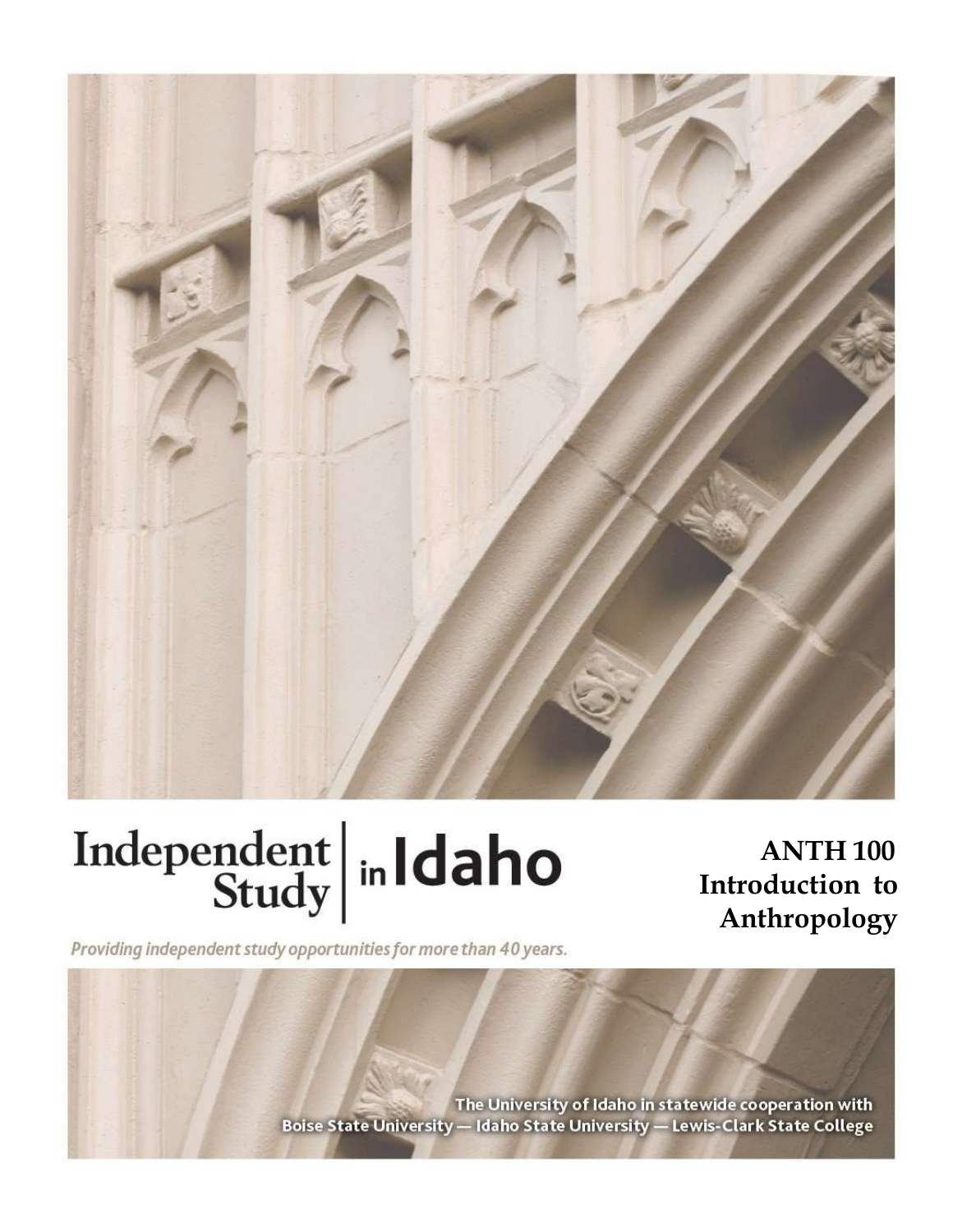### **Course Guide**

## $\left.\begin{array}{c|c} \textbf{Independent} & \textbf{h} \\ \textbf{Study} & \textbf{h} \end{array}\right.$

*Self-paced study. Anytime. Anywhere!*

#### **Anthropology 100 Introduction to Anthropology**

University of Idaho 3 Semester-Hour Credits

**Prepared by:** Dr. Donald E. Tyler Professor of Anthropology University of Idaho

WR: 12/03, update 8/09 1-Anth 100 Copyright Independent Study in Idaho/Idaho State Board of Education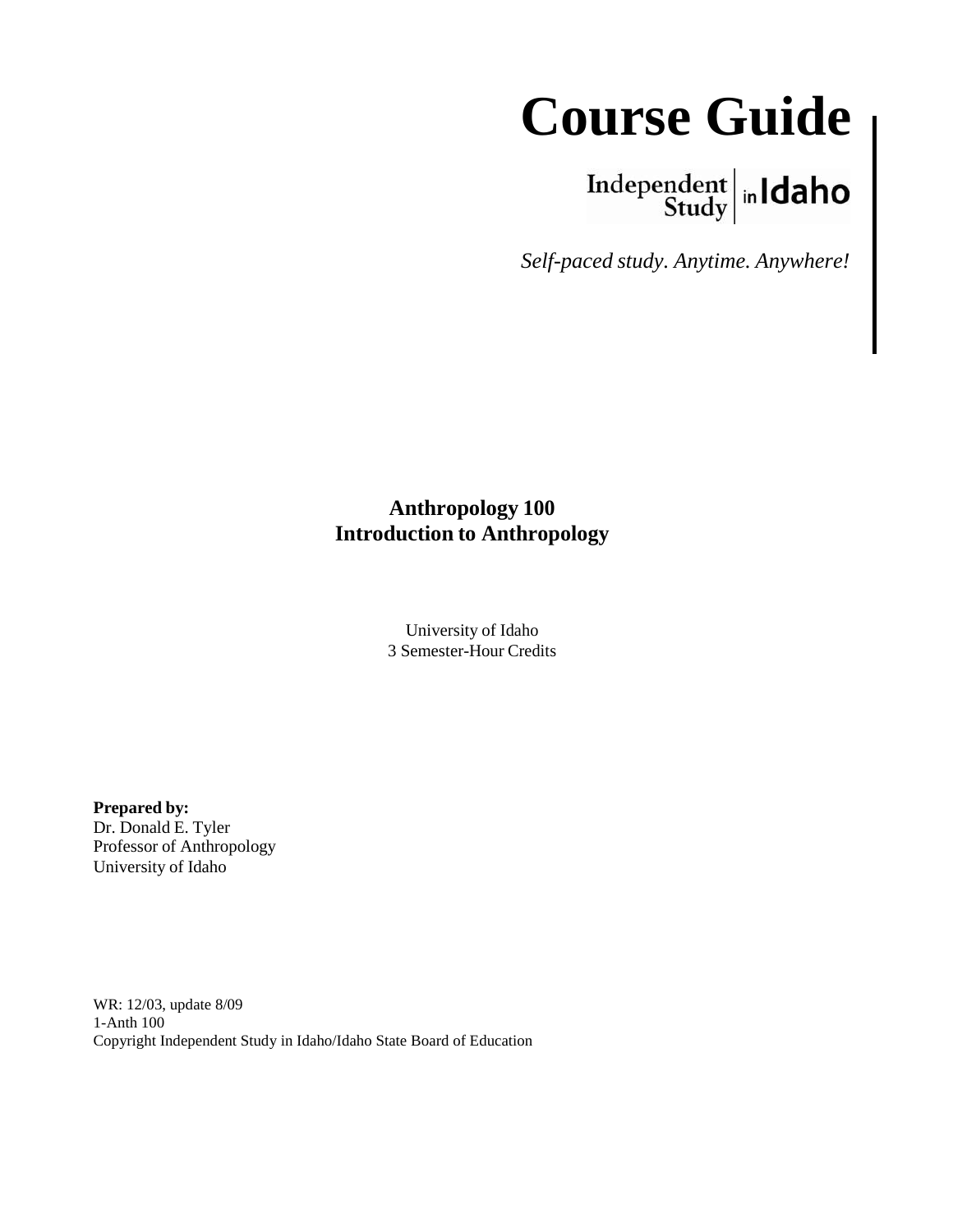#### Table of Contents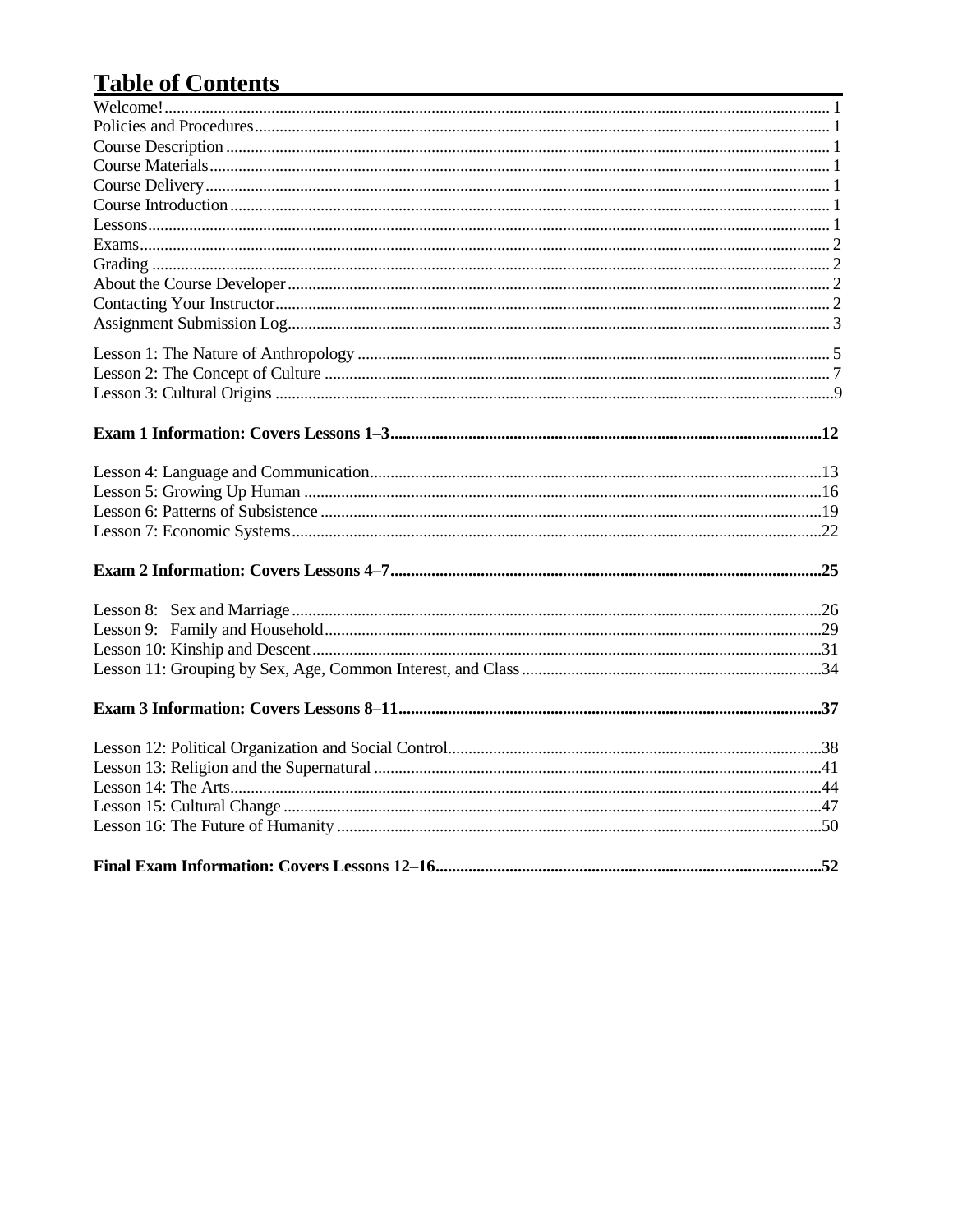#### **Introduction to Anthropology 3 Semester-Hour Credits: UI**

#### **Welcome!**

Whether you are a new or returning student, welcome to the Independent Study in Idaho (ISI) program. Below, you will find information pertinent to your course including the course description, course materials, course objectives, as well as information about assignments, exams, and grading. If you have any questions or concerns, please contact the ISI office for clarification before beginning your course.

#### **Policies and Procedures**

Refer to the ISI website at **www.uidaho.edu/isi** and select *Students* for the most current policies and procedures, including information on setting up accounts, student confidentiality, exams, transcripts, course exchanges, refunds, academic integrity, library resources, and disability support and other services.

#### **Course Description**

Basic theories, methods, and findings of human paleontology, prehistory, and culture.

*16 graded assignments, 4 proctored exams*

Students may submit up to 3 assignments at a time/6 per week. Before taking exams, students MUST wait for grades and feedback on assignments, which may take up to three weeks after date of receipt by the instructor.

ALL assignments and exams must be submitted to receive a final grade for the course.

#### **Course Materials**

#### **Required Course Materials**

• Haviland, William A. Anthropology. 9<sup>th</sup> ed. Wadsworth Publishers, 2000. ISBN-10: 0155067559, ISBN-13: 9780155067554

#### **Course Delivery**

This course is available online. An electronic course guide is accessible through Canvas at no additional cost. Refer to your *Registration Confirmation Email* for instructions on how to access Canvas.

#### **Course Introduction**

Anthropology is the study of humans in all places and throughout time. Anthropologists are concerned primarily with a single species—*Homo sapiens*—the human species, its ancestors, and its near relatives. This course provides an introduction to the diversity of peoples and cultures in the past and in the present and how and why they are constantly changing.

#### **Lessons**

**There are 16 lessons.** Each lesson may include the following components:

- Lesson objectives
- An introductory lecture
- A reading assignment
- A written assignment or activity

#### **Study Hints:**

- Keep a copy of every assignment submitted.
- Complete all reading assignments.
- Set a schedule allowing for course completion one month prior to your personal deadline. An *Assignment Submission Log* is provided for this purpose.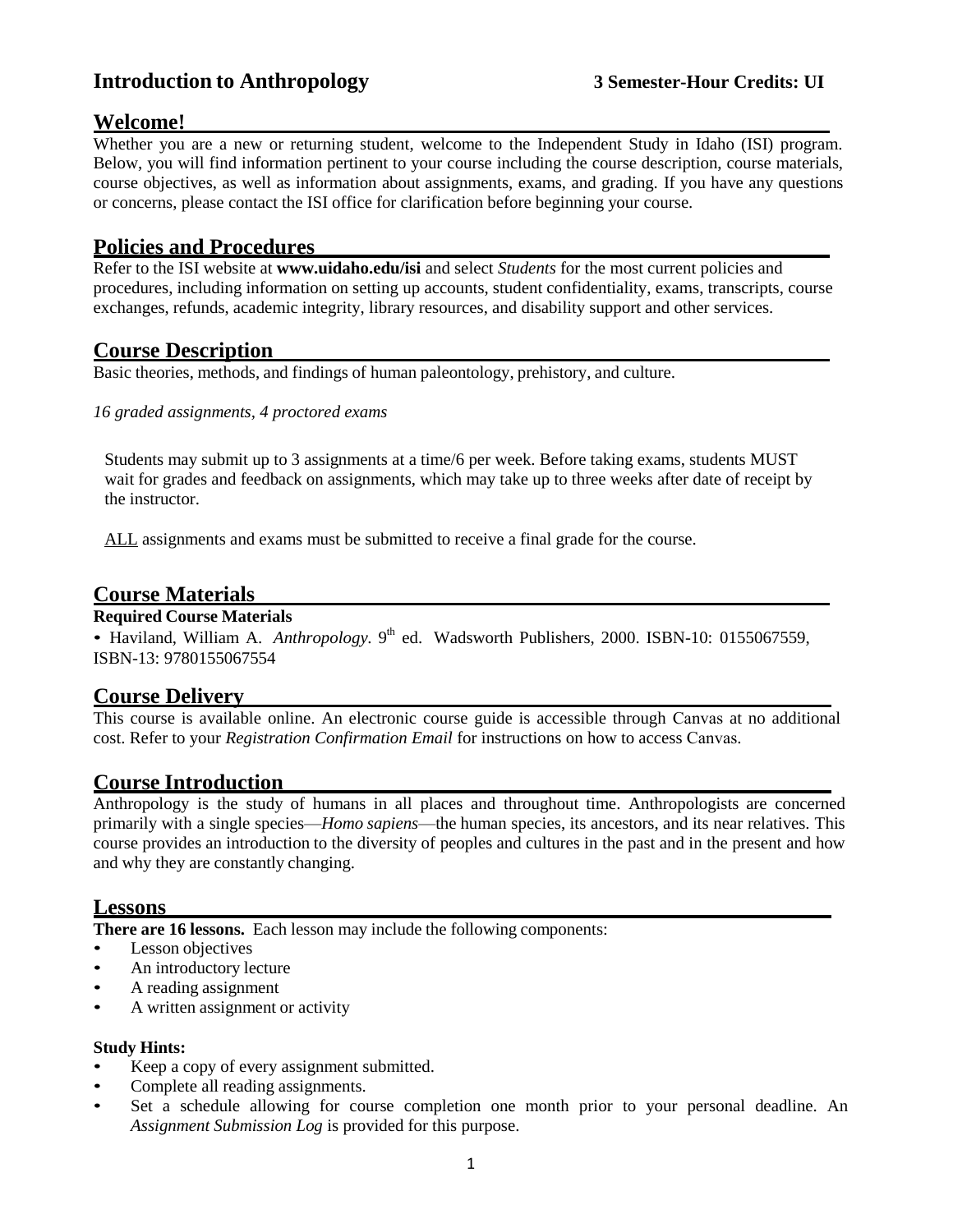Web pages and URL links in the World Wide Web are continuously changing. Contact your instructor if you find a broken Web page or URL.

#### **Exams**

#### **Overview**

- You must wait for grades and comments on lessons prior to taking each subsequent exam.
- For your instructor's exam guidelines, refer to the letters sent in your registration packet and the *Exam Information* sections in this study guide.

See *Grading* for specific information on exams, points, and percentages.

#### **Grading**

At the end of each lesson there are between two to five essay questions. Each assignment is worth between 10 and 30 points for a total of 250 points possible for all the assignment. The course is divided into four sections; at the end of each section there is an exam covering the lessons in that section. Each exam is worth 100 points for a total of 400 points for all the exams. There are a total of 650 points possible for the successful completion of both the assignments and the exams. Your final grade will be based on the percentage of the total that you receive.

#### **See the table below:**

| <b>Points</b>             |   |
|---------------------------|---|
| $90 - 100\%$ -----585-650 | A |
| $80 - 89\%$ ------520-584 | B |
| $70 - 79\%$ ------455-519 | C |
| $60 - 69\%$ ------390-454 | Ð |
| Below 59% Below 390       | F |

The grading criteria for the essay questions in both the assignments and the exams include the following:

- 1. Accurately presents the material requested in the questions.
- 2. Completely covers the breadth of issues posed in the question.
- 3. Refers to and integrates information from the text.
- 4. Written in a legible and well-organized style with concepts and examples clearly articulated.

The final course grade is issued after **all** assignments and exams have been graded.

Acts of academic dishonesty, including cheating or plagiarism are considered a very serious transgression and may result in a grade of F for the course.

#### **About the Course Developer**

Your course developer is Donald E. Tyler, a Professor of Anthropology at the University of Idaho. He received his Ph.D. in physical anthropology from Washington State University in 1987. His primary areas of research are the evolution of humans and other primates in Asia, particularly in Indonesia, and the physical variations in modern human populations. Professor Tyler has been the Chair of the Sociology/Anthropology/Justice Studies department at the University of Idaho since the fall of 1991.

#### **Contacting Your Instructor**

Instructor contact information is available in Canvas.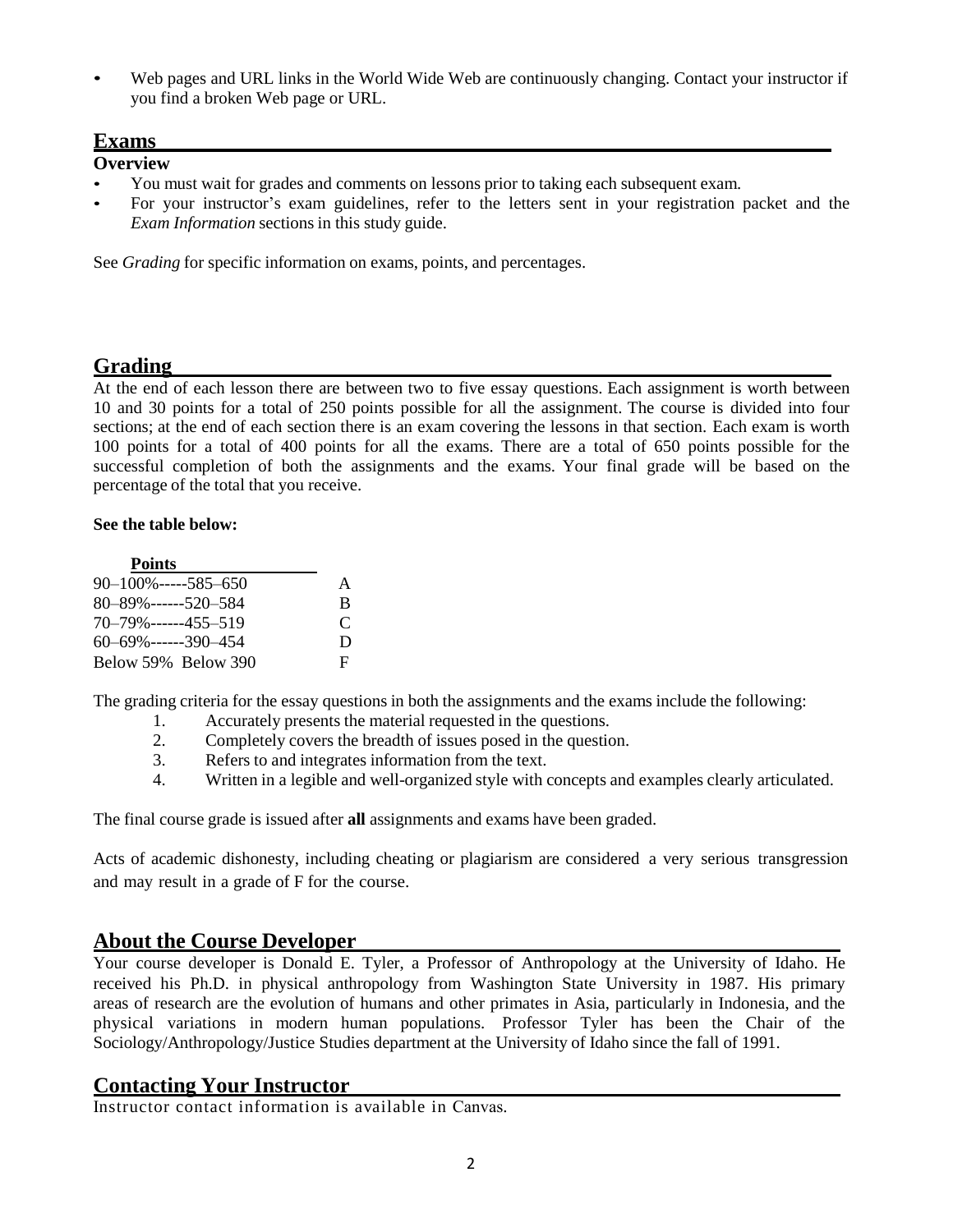#### **Assignment Submission Log**

| <b>Lesson</b>              | <b>Projected Date for</b><br>Completion                   | <b>Date</b><br><b>Submitted</b> | Grade<br><b>Received</b> | Cumulative<br><b>Point Totals</b> |  |  |
|----------------------------|-----------------------------------------------------------|---------------------------------|--------------------------|-----------------------------------|--|--|
| $\mathbf{1}$               | Anthropology, Chapter 1<br>2 Essay Questions              |                                 |                          |                                   |  |  |
| $\mathfrak{2}$             | Anthropology, Chapter 14<br>2 to 3 page paper             |                                 |                          |                                   |  |  |
| $\mathfrak 3$              | Anthropology, Chapter 7,8,9,10<br>5 Essay Questions       |                                 |                          |                                   |  |  |
|                            | It is time to take Exam 1.                                |                                 |                          |                                   |  |  |
| Exam 1                     |                                                           |                                 |                          |                                   |  |  |
| $\overline{4}$             | Anthropology, Chapter 15<br>3 Essay Questions             |                                 |                          |                                   |  |  |
| $\sqrt{5}$                 | Anthropology, Chapter 16<br>2 Essay Questions             |                                 |                          |                                   |  |  |
| $\sqrt{6}$                 | Anthropology, Chapter 17<br>3 Essay Questions             |                                 |                          |                                   |  |  |
| $\boldsymbol{7}$           | Anthropology, Chapter 18<br>3 Essay Questions             |                                 |                          |                                   |  |  |
|                            | It is time to take Exam 2.                                |                                 |                          |                                   |  |  |
| Exam 2                     |                                                           |                                 |                          |                                   |  |  |
| $\,8\,$                    | Anthropology, Chapter 19<br>3 Essay Questions             |                                 |                          |                                   |  |  |
| $\mathbf{9}$               | Anthropology, Chapter 20<br>2 Essay Questions             |                                 |                          |                                   |  |  |
| $10\,$                     | Anthropology, Chapter 21<br>2 Essay Questions             |                                 |                          |                                   |  |  |
| 11                         | Anthropology, Chapter 22<br>2 Essay Questions and a Chart |                                 |                          |                                   |  |  |
| It is time to take Exam 3. |                                                           |                                 |                          |                                   |  |  |
| Exam 3                     |                                                           |                                 |                          |                                   |  |  |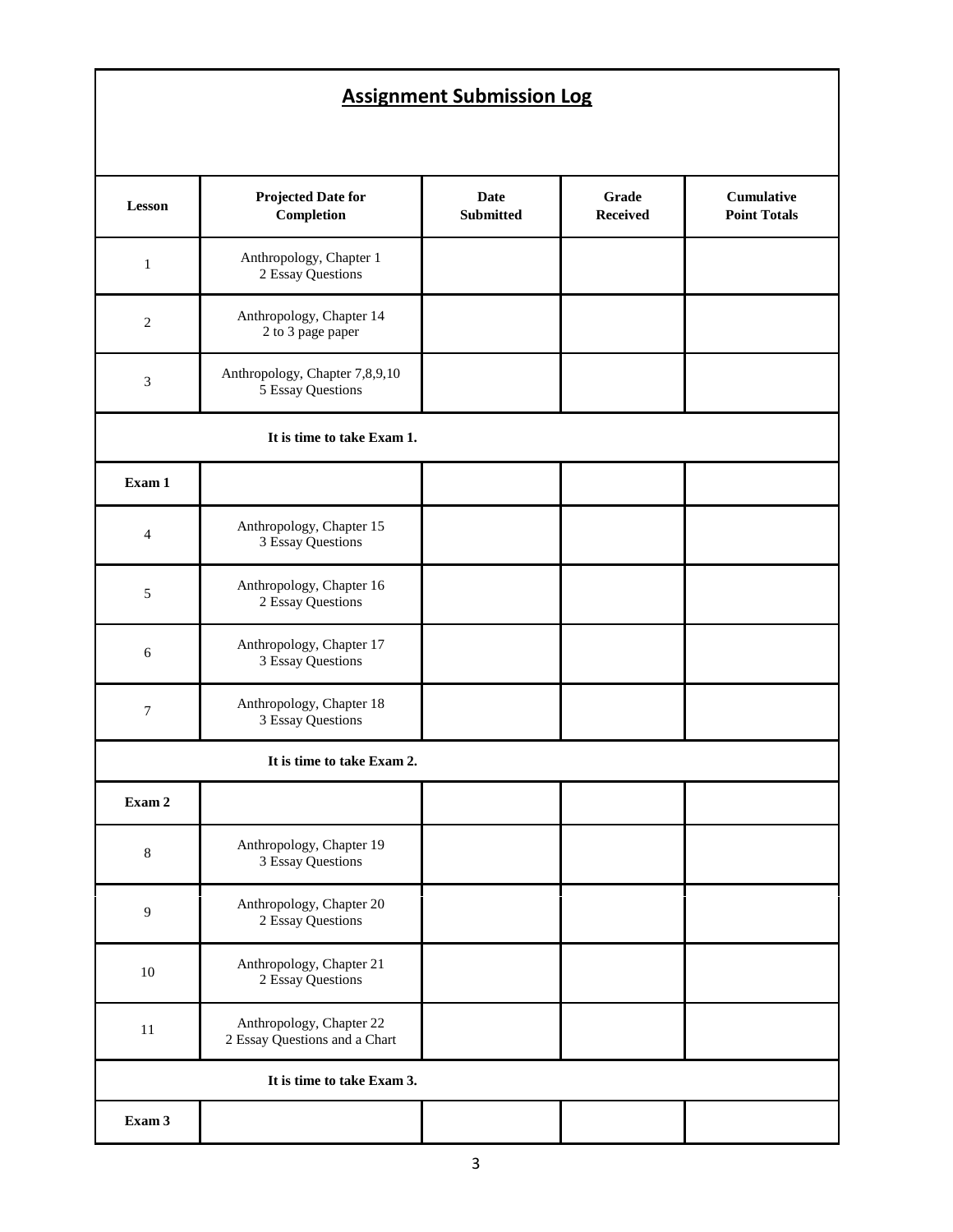| 12                         | Anthropology, Chapter 23<br>3 Essay Questions |  |  |  |  |
|----------------------------|-----------------------------------------------|--|--|--|--|
| 13                         | Anthropology, Chapter 24<br>3 Essay Questions |  |  |  |  |
| 14                         | Anthropology, Chapter 25<br>3 Essay Questions |  |  |  |  |
| 15                         | Anthropology, Chapter 26<br>3 Essay Questions |  |  |  |  |
| 16                         | Anthropology, Chapter 27<br>3 Essay Questions |  |  |  |  |
| It is time to take Exam 4. |                                               |  |  |  |  |
| Exam 4                     |                                               |  |  |  |  |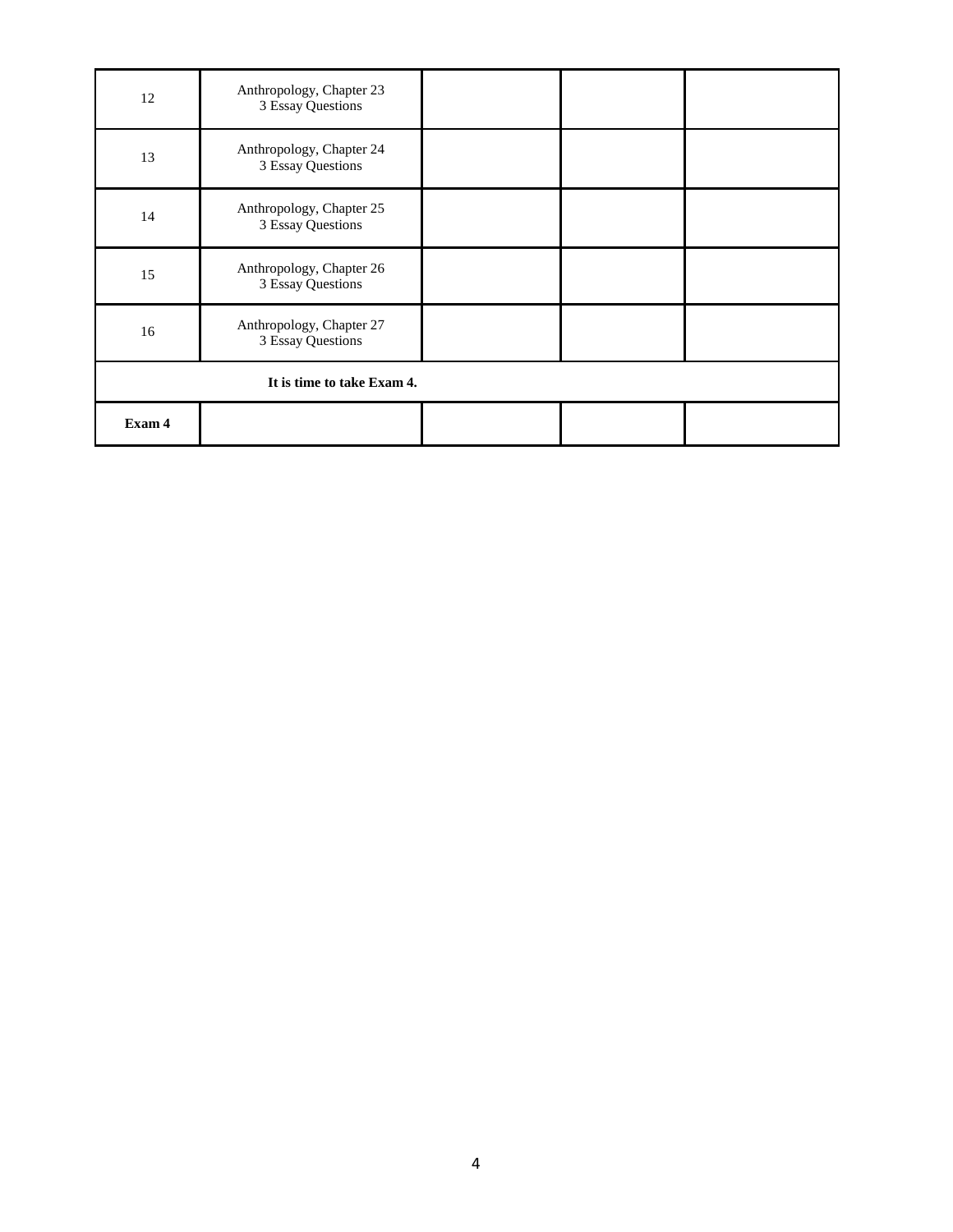#### **Lesson 1 The Nature of Anthropology**

#### **Lesson Objectives**

- 1. Learn what anthropology is and understand its subfields.
- 2. Understand the significance of a person's world view.
- 3. Know how anthropology is useful in understanding the past, present, and future.
- 4. Recognize some of the ethical issues that confront anthropologists.

#### **Reading Assignment**

*Anthropology,* Chapter 1

#### **Important Terms**

Anthropology Participant Observation Cultural Anthropology Ethnography Archaeology Ethnology Fact Theory Hypothesis Ethnocentrism

#### **Lecture**

#### **Introduction**

Our understanding and perception of the world is learned as we mature. We learn the rules we live by from our parents, friends, classes, religions, and our geographic locations. If you look at the map at the beginning of your textbook, you will see that some of the maps magnify the importance of Europe and North America, because the maps used were created by Europeans who considered themselves the height of human development. When you look at the map with the Americas upside down, you look at the world from a different perspective. From space the earth has neither up nor down.

#### **Development of Anthropology**

The origin of modern anthropology comes from the field of geography, which developed with European colonialism beginning in the fifteenth century. Europeans wanted to learn about distant lands and the people who occupied them. Their interest was not of scientific curiosity, but greed for land and natural resources. Explorers drew maps of the areas they explored and recorded descriptions of the peoples they encountered, including their military strength, economic level of development, and cultural and natural resources. Later, Europeans returned to the areas explored and often exploited or killed the people occupying these new territories, taking what they wanted and forming colonies. They felt that they were justified in these acts because they believed they were the height of human development and these native peoples were just savages. **Ethnocentrism** is thinking that your way of doing things is the only way of doing things, and anyone who differs from you is silly, weird, wrong, or inferior.

Anthropology split with early geography in the late nineteenth century. These early anthropologists were generalists, trained in all the subfields of anthropology: social anthropology, physical anthropology, archaeology, and linguistics.

**Anthropology** is the study of humans and their cultures, in all places and throughout time. The anthropologist is concerned primarily with a single species, *Homo sapiens,* including its ancestors and its near relatives.

**Cultural (Social) Anthropologists** study living populations; many live with the people they study, which is called "**participant observation**." The anthropologist eats the same food, lives in the same way, learns their language, and does many of the same activities as the people whom he or she is studying. Anthropologists today do not confine their studies to so-called primitive (traditional) peoples, but also study larger, industrialized populations.